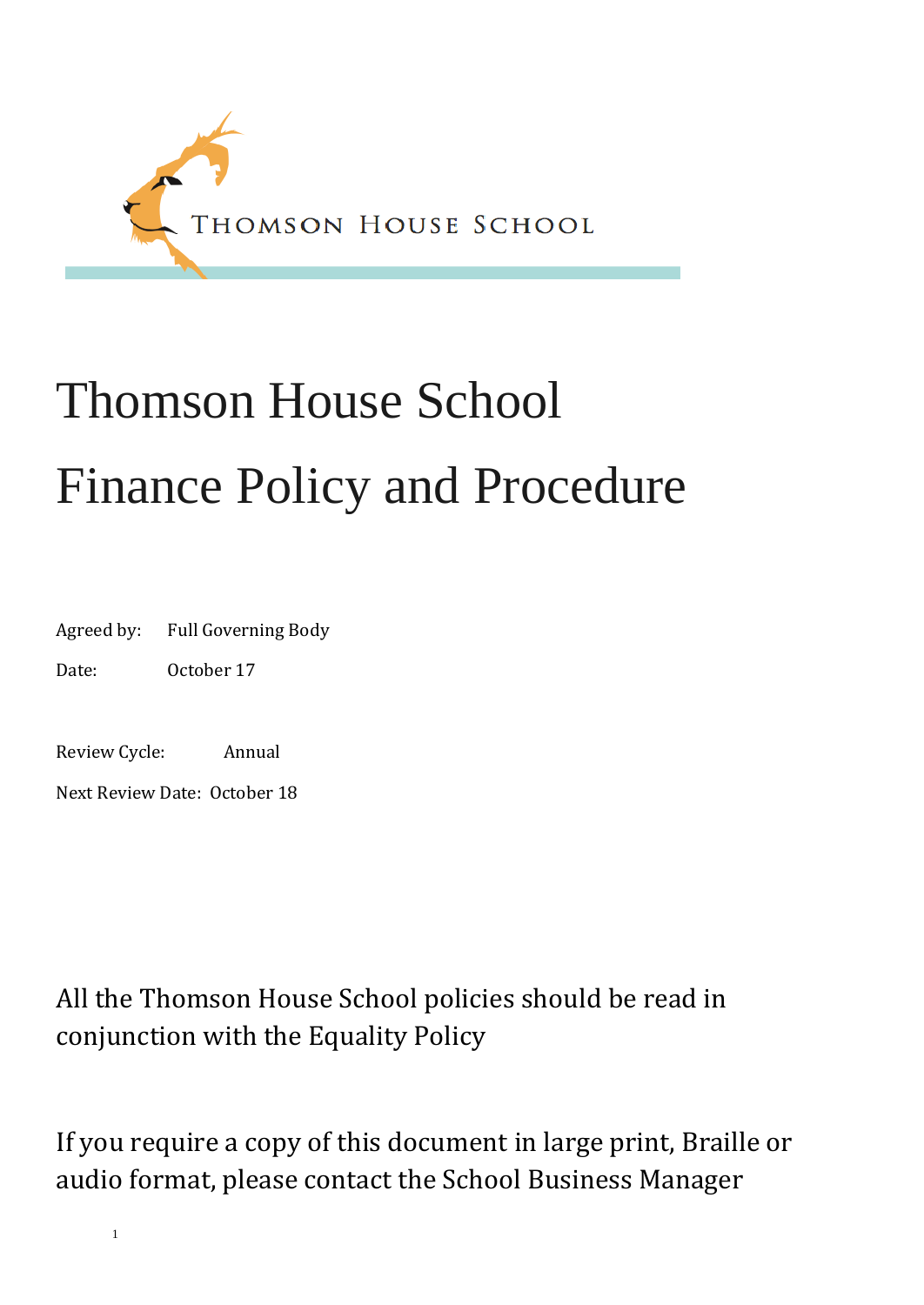# **FINANCE POLICY & PROCEDURES**

# **Contents**

# THOMSON HOUSE SCHOOL

|    | <u> 1986 - Januar Stein, Amerikan personal (</u> |  |
|----|--------------------------------------------------|--|
| 1. |                                                  |  |
| 2. |                                                  |  |
|    |                                                  |  |
|    |                                                  |  |
|    |                                                  |  |
|    |                                                  |  |
|    |                                                  |  |
|    |                                                  |  |
|    |                                                  |  |
| 3. |                                                  |  |
|    |                                                  |  |
|    |                                                  |  |
|    |                                                  |  |
|    |                                                  |  |
| 4. |                                                  |  |
|    |                                                  |  |
|    |                                                  |  |
|    |                                                  |  |
|    |                                                  |  |
| 5. |                                                  |  |
|    |                                                  |  |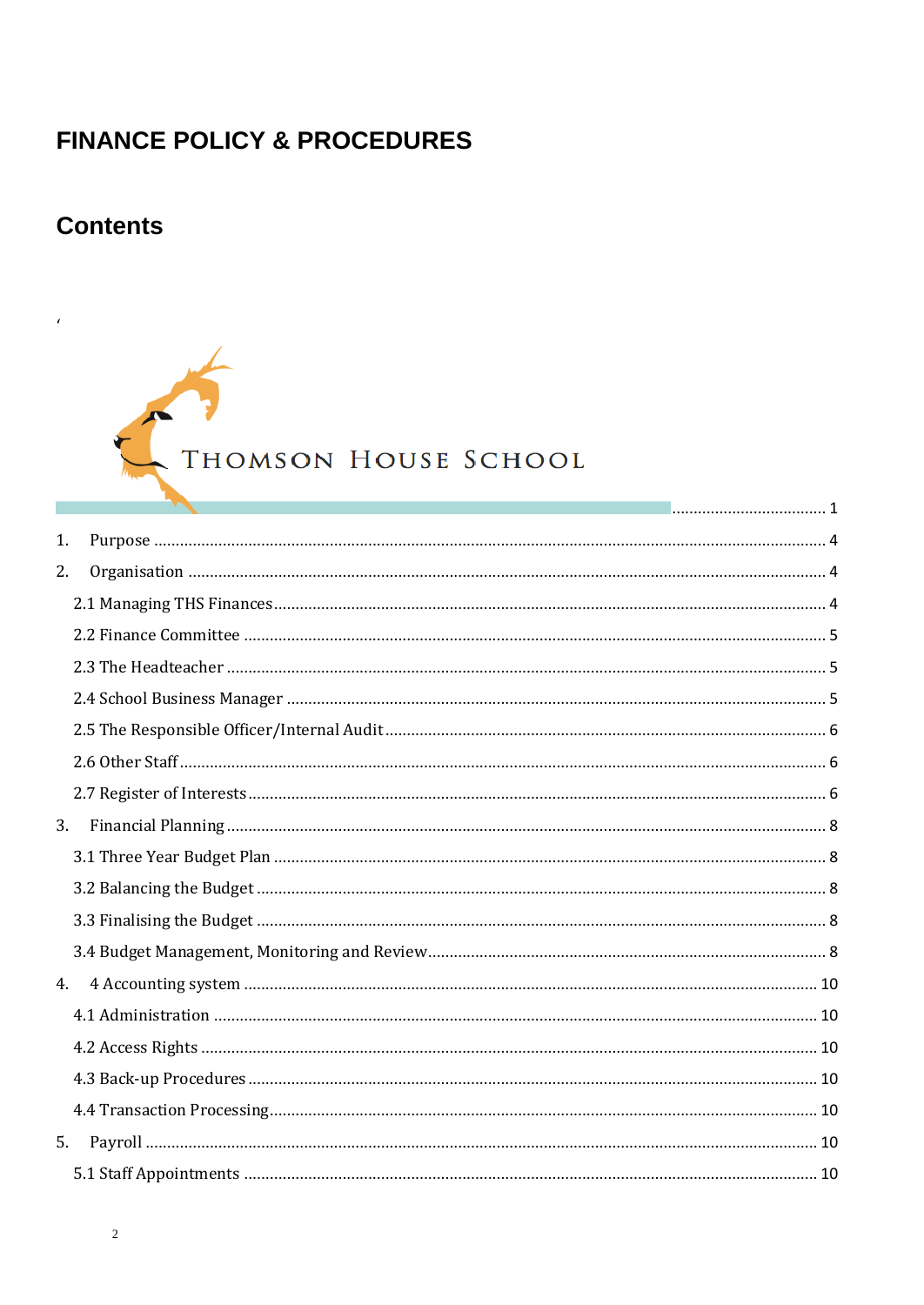| 6.  |  |
|-----|--|
|     |  |
|     |  |
|     |  |
|     |  |
|     |  |
| 7.  |  |
|     |  |
|     |  |
|     |  |
|     |  |
| 8.  |  |
|     |  |
|     |  |
|     |  |
|     |  |
|     |  |
|     |  |
|     |  |
|     |  |
| 9.  |  |
|     |  |
|     |  |
|     |  |
|     |  |
| 10. |  |
|     |  |
|     |  |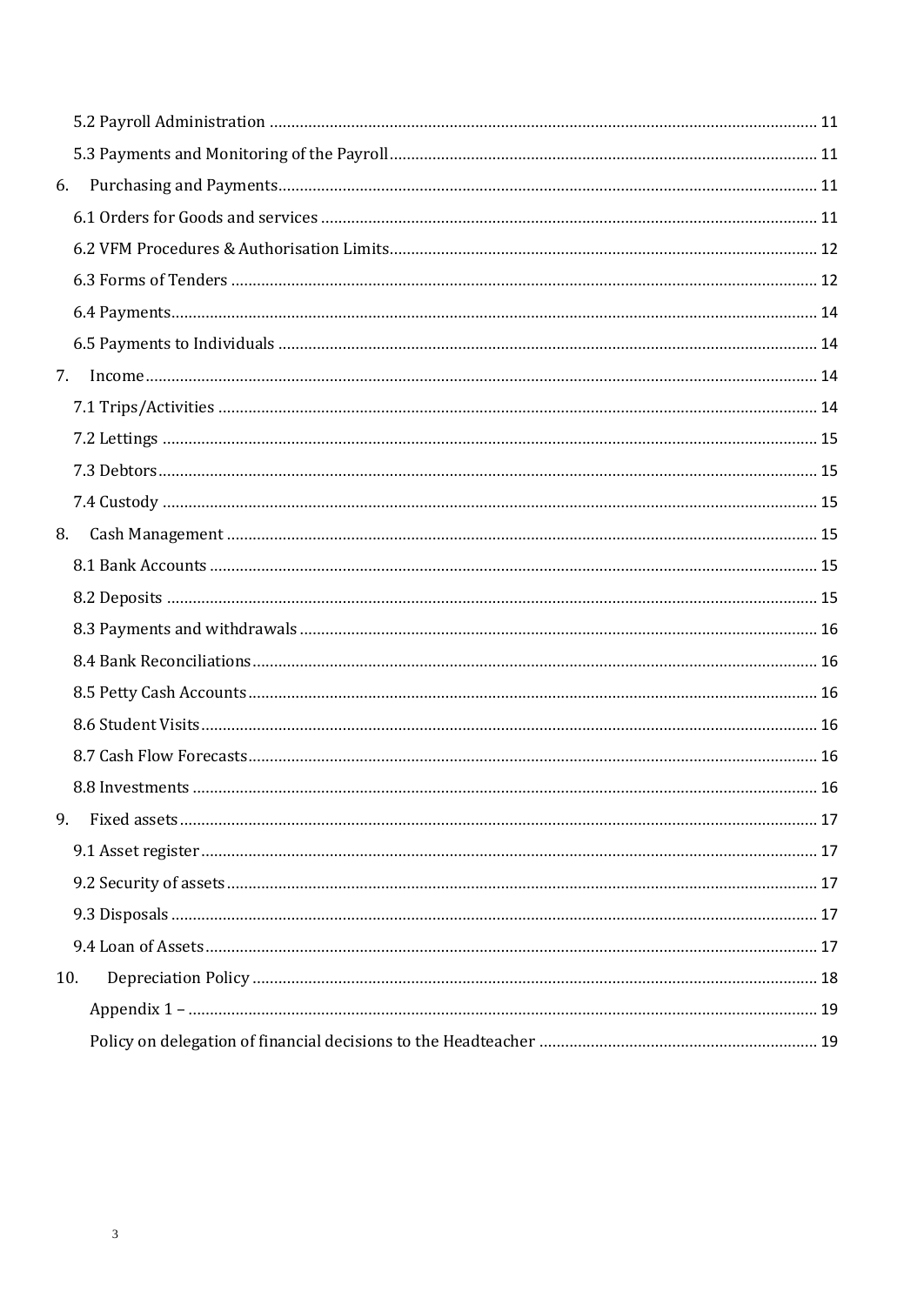## **1. Purpose**

<span id="page-3-0"></span>The purpose of this policy and procedures is to ensure that the THS maintains and develops systems of financial control which conform to the requirements both of propriety and of good financial management. It is essential that these systems operate properly to meet the requirements of the Academy Trust's Funding Agreement with the Secretary of State for Education.

THS must comply with the principles of financial control outlined in the academies guidance published by the Department for Education (DfE). This policy expands on that and provides detailed information on THS's accounting procedures. It should be read by all staff involved with financial systems and accountability.

This policy applies to the financial administration across the whole school The policy also covers other finance related policies such as depreciation, school companies, reserves and investments.

# <span id="page-3-1"></span>**2. Organisation**

THS has defined the responsibilities of each person involved in the administration of School finances to avoid the duplication or omission of functions and to provide a framework of accountability for governors and staff. The governors will manage their affairs in accordance with the high standards detailed in "Guidance on Codes of Practice for Board Members of Public Bodies" and in line with the seven principles of public life:

#### **Selflessness**

Holders of public office should take decisions solely in terms of the public interest**.**

#### **Integrity**

Holders of public office should not place themselves under any financial or other obligation to outside individuals or organisations that might influence them in the performance of their official duties. **Objectivity**

In carrying out public business, including making public appointments, awarding contracts, or recommending individuals for rewards and benefits, holders of public office should make choices on merits.

#### **Accountability**

Holders of public office are accountable for their decisions and actions to the public and must submit themselves to whatever scrutiny is appropriate to their office.

#### **Openness**

Holders of public office should be as open as possible about all decisions and actions that they take. They should give reasons for their decisions and restrict information only when the wider public interest clearly demands.

#### **Honesty**

Holders of public office have a duty to declare any private interests relating to their public duties and to take steps to resolve any conflicts arising in a way that protects the public interest.

## <span id="page-3-2"></span>**2.1 Managing THS Finances**

The governing body has overall responsibility for administration of THS's finances. The main responsibilities of the governing body are prescribed in the Funding Agreement between THS and the Secretary of State for Education. The main responsibilities include:

- Agree the long term financial objectives for the Trust
- Ensure the grant from the EFA is used for the purposes intended
- Approval of the annual budget and any material changes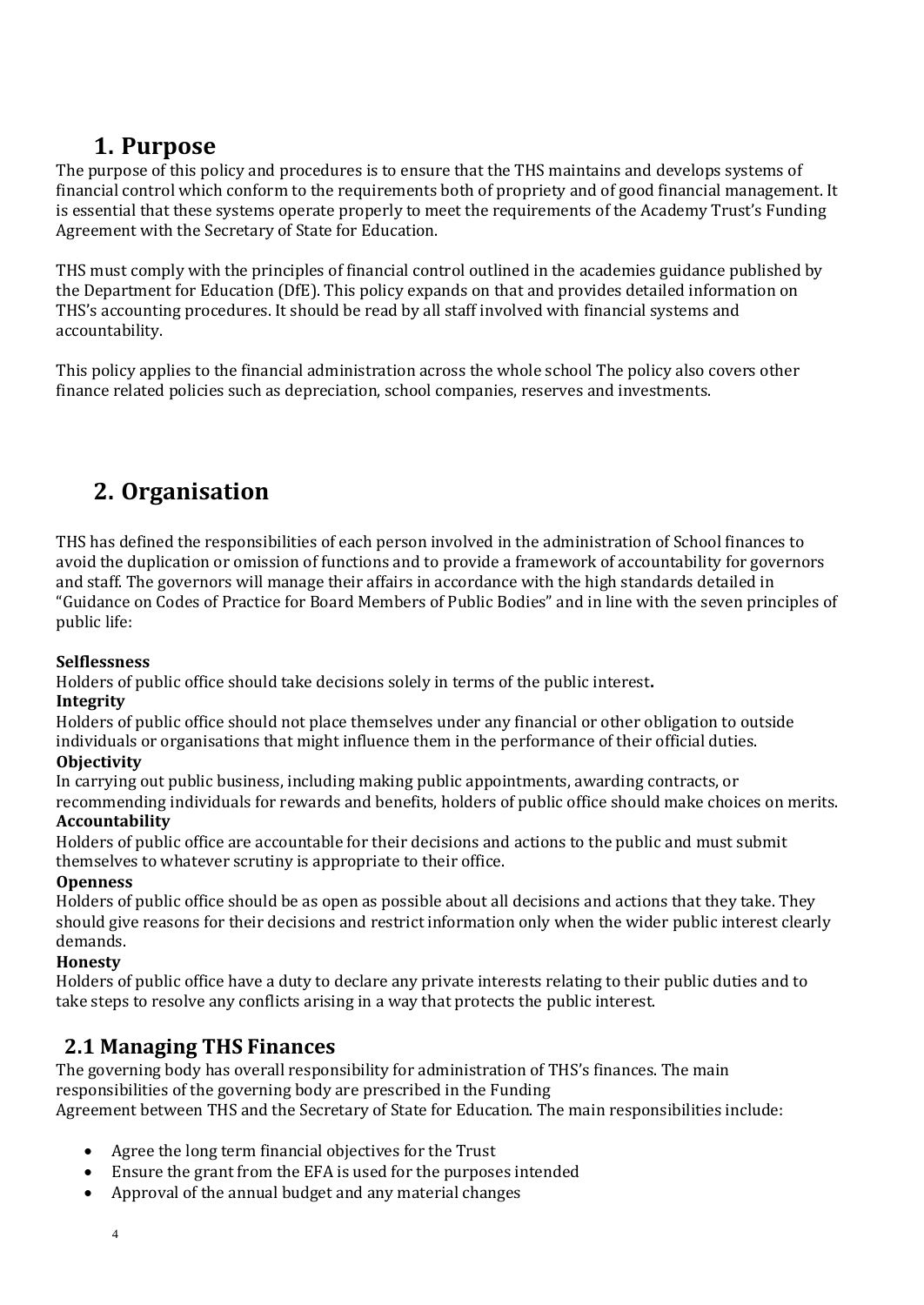- Approval of changes to the personnel establishment
- Ensure a Scheme of Delegation is in place
- Ensure assets are managed
- Ensure accurate accounting records are maintained
- Ensure the budget monitoring statements are a true and accurate record on income and expenditure
- Approval of the annual accounts

## <span id="page-4-0"></span>**2.2 Finance Committee**

The main responsibilities of the Finance Committee include:

- Initial review and authorisation of the annual budget and any material changes
- Regular monitoring of actual expenditure and income against budget
- Ensuring the annual accounts are produced in accordance with the requirements of the Companies Act 2006, Charity SORP and the DfE guidance issued to academies Authorising the award of contracts/tenders over £50,000.
- Recommendation of changes to staffing
- Appointment of auditors
- Appointment of Responsible Officer/Internal Auditors and reviewing the reports of the Responsible Officer/Internal Auditors on the effectiveness of the financial procedures and controls. These reports must be reported to the governing body
- To approve the Buildings Development Plan and monitor income and expenditure against budget

## <span id="page-4-1"></span>**2.3 The Headteacher**

The Headteacher has overall executive responsibility for THS. The Headteacher retains responsibilities for:

- Approving new staff appointments within the authorised establishment.
- Authorising orders and contracts within the approval limits shown in Appendix 1 Scheme of Delegation
- Authorising payments within the approval limits shown in Appendix 1 Scheme of Delegation
- Monitoring regular budget reports with the School Business Manager and acting on any overspends or risks

The funding agreement identified the Headteacher as the Accounting Officer who is personally responsible to the governing body for:

- Ensuring regularity and propriety
- Prudent and economic administration
- Avoidance of waste and extravagance
- Efficient and effective use of available resources; and
- The day to day organisation, staffing and management of THS

The Accounting Officer has the duty to take action if the governing body or Chairman is contemplating a course of action, which he or she considers an infringement of propriety or regularity. Objections should be put in writing to the governing body, details sent to the Permanent Secretary and THS's external auditors.

The Accounting Officer may delegate, or appoint others to assist in these responsibilities.

## <span id="page-4-2"></span>**2.4 School Business Manager**

The School Business Manager works in close collaboration with the Headteacher through whom he or she is responsible to the Governing Body. The School Business Manager also has direct access to the Finance Committee. The main responsibilities of the SBM are:

- the day to day management of financial issues including the establishment and operation of a suitable accounting system;
- the management of THS's financial position at a strategic and operational level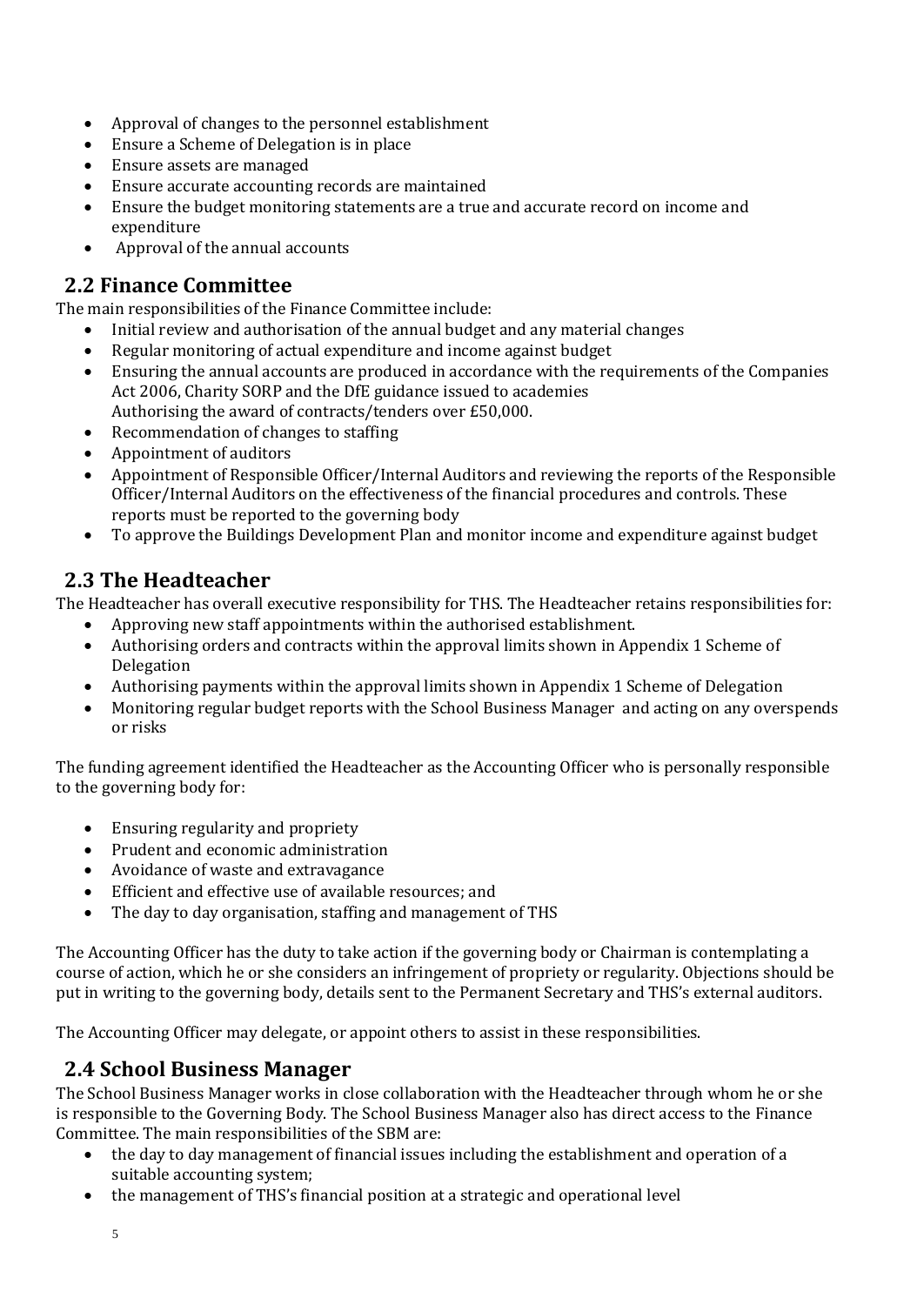- the maintenance of effective systems of internal control
- ensuring that the annual accounts are properly presented and adequately supported by the underlying books and records of THS
- the preparation of monthly management accounts;
- authorising orders and the award of contracts within the approval limits shown in Appendix 1 Scheme of Delegation
- authorising payments within the approval limits shown in Appendix 1 Scheme of Delegation
- ensuring forms and returns are sent to the EFA in line with their reporting deadlines submitting grant applications and reports to all relevant bodies

## <span id="page-5-0"></span>**2.5 The Responsible Officer/Internal Audit**

The Responsible Officer (RO)/Internal Audit is appointed by the Finance Committee and provides Governors with an independent oversight of the Academy Trust's financial affairs. The main duties of the RO/Internal Audit are to provide the Governors with independent assurance that:

- the financial responsibilities of the Governors are being properly discharged
- resources are being managed in an efficient, economical and effective manner
- sound systems of internal financial control are being maintained
- financial considerations are fully taken into account in reaching decisions

t

A programme of checks will be agreed with the governing body and financial reviews will be carried out in order to provide the governing body and indirectly the Department for Education with the required assurance. General areas for review will cover the following:

- Review that bank reconciliations have been carried out each month
- Review of monthly payroll to ensure that any changes have been appropriately authorised and agreed
- Check sample orders to delivery notes and invoices to ensure that the documentation is complete and has been appropriately checked and authorised.
- Check of sample payments back to invoices, orders and delivery notes to confirm they are bona fide purchases.
- Review a sample of expense claims to ensure the appropriate documentation to support the claim and that the claim is appropriately authorised.
- Review returns to Department for Education to ensure the information supplied is consistent with the underlying records and internal management reports.
- Carry out spot checks of petty cash balances and supporting vouchers
- Review all major contracts and ensure formal tender procedures exist and are being followed.
- A report of the findings from each visit will be provided to the Finance Committee.

## <span id="page-5-1"></span>**2.6 Other Staff**

Other members of staff, primarily the Office Manager and budget holders, will have some financial responsibilities and these are detailed in Appendix 1 Scheme of Delegation. All staff are responsible for the security of School property, for avoiding loss or damage, for ensuring economy and efficiency in the use of resources and for conformity with the requirements of THS's financial procedures.

## <span id="page-5-2"></span>**2.7 Register of Interests**

It is important for anyone involved in spending public money to demonstrate that they do not benefit personally from the decisions they make. To avoid any misunderstanding that might arise, all Governors and staff with significant financial or spending powers are required to declare any financial interests they have in companies or individuals from which THS may purchase goods or services. The register is open to public inspection.

The register should include all business interests such as directorships, share holdings or other appointments of influence within a business or organisation which may have dealings with THS. The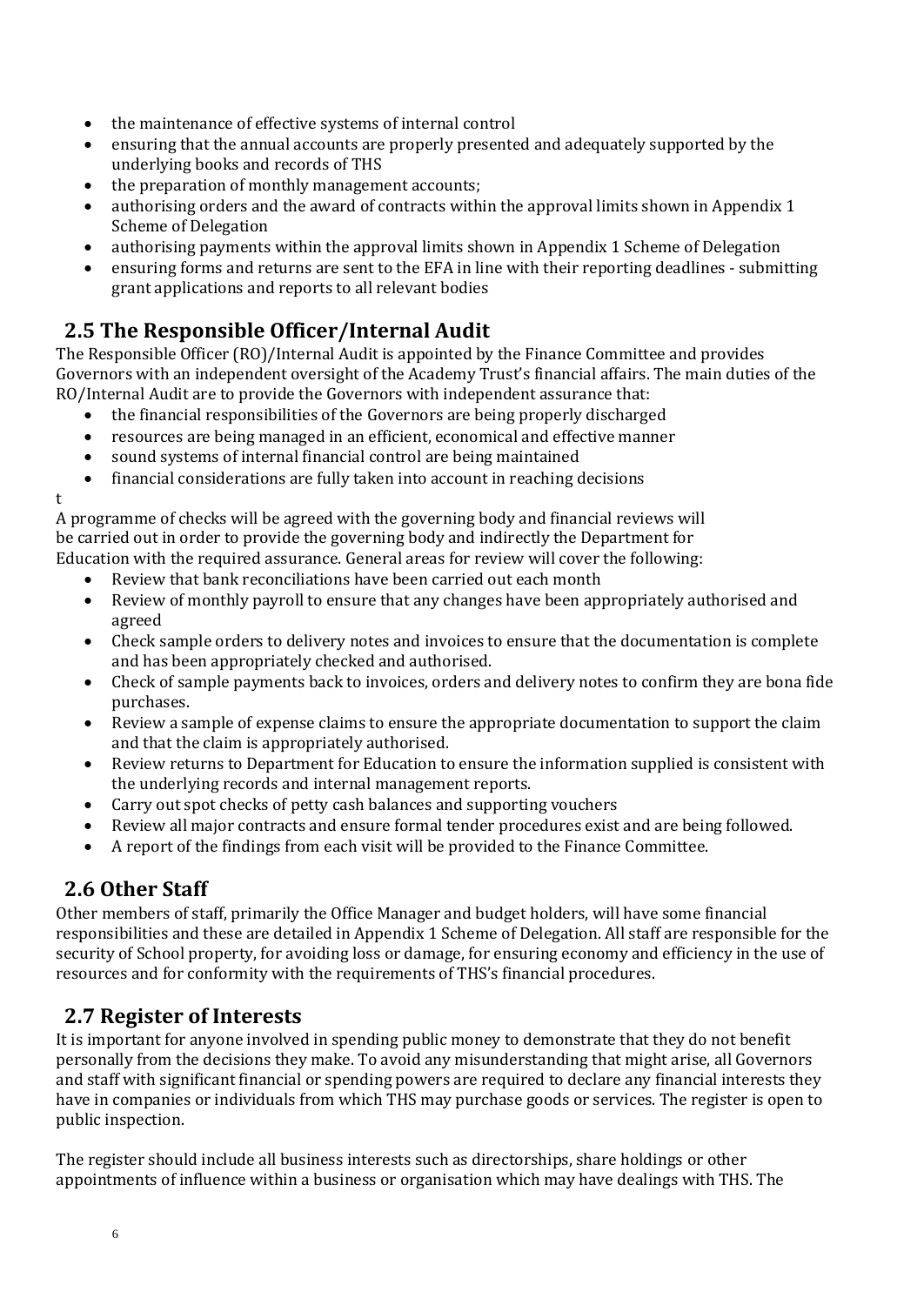disclosures should also include business interests of relatives such as a parent or spouse or business partner where influence could be exerted over a director or a member of staff by that person.

The existence of a register of business interests does not, of course, detract from the duties of Governors and staff to declare interests whenever they are relevant to matters being discussed by the Governing Body or a committee. Where an interest has been declared, Governors and staff should not attend that part of any committee or other meeting.

All transactions with related parties must be made on a no-profit basis for the related party.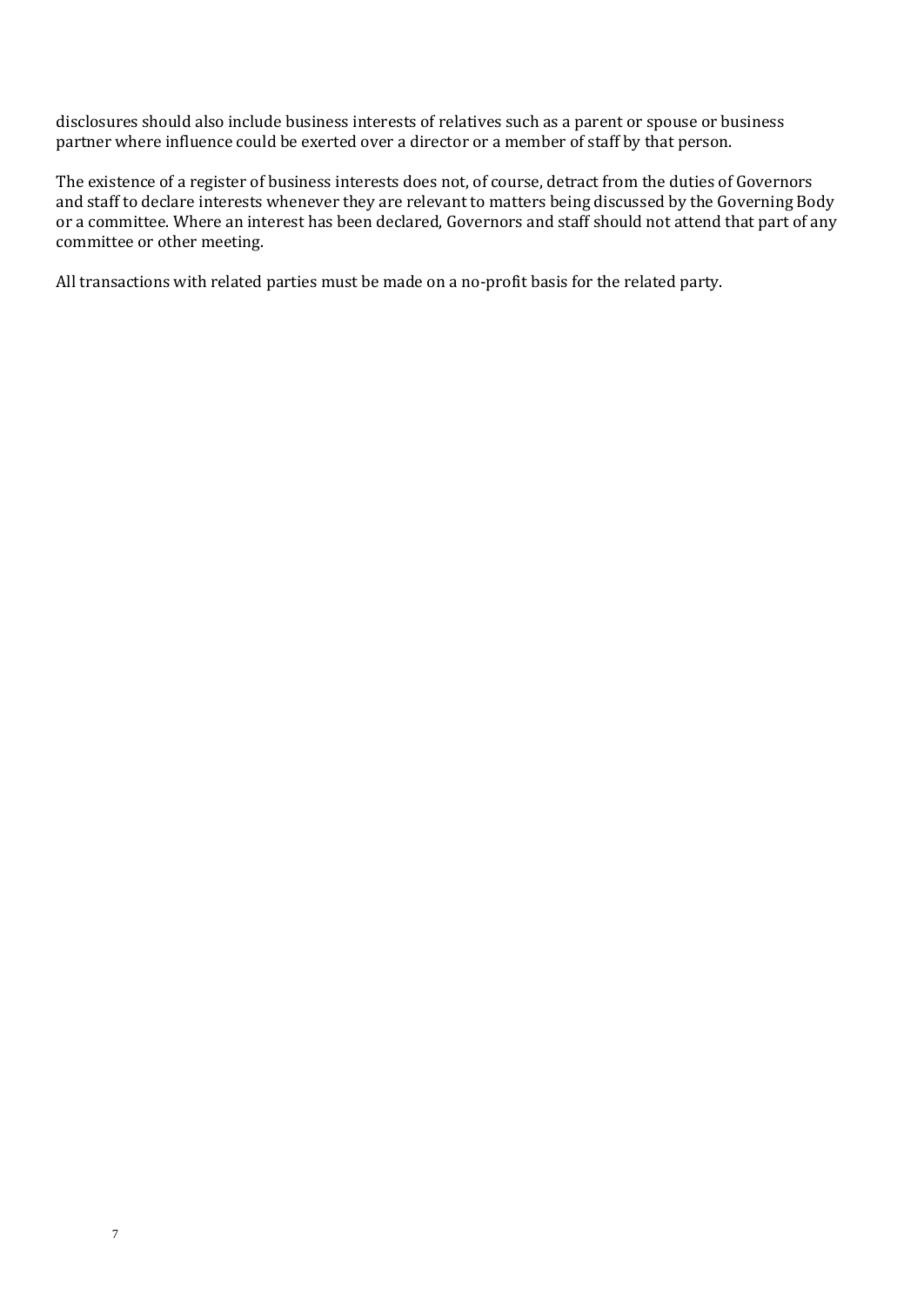# **3. Financial Planning**

<span id="page-7-0"></span>THS will prepare both medium term and short-term financial plans. These plans are prepared as part of School review process. THS Strategic Plan indicates how the educational and other objectives are going to be achieved within the expected level of resources over the next three years.

THS School Development plan provides the framework for the annual budget. The budget is a detailed statement of the expected resources available to THS and the planned use of those resources for the following year and the following two years.

The budgetary process is described in more detail below.

## <span id="page-7-1"></span>**3.1 Three Year Budget Plan**

The School Business Manager is responsible for working with the Headteacher and others to prepare a three year budget plan for consideration by the Finance Committee. The Finance Committee and Full Governing Body must approve the budget prior to being submitted to the DfE

The School Business Manager is responsible for establishing a timetable which allows sufficient time for the approval process and ensures that the submission date is met. The budget will reflect the best estimate of the resources available to THS for the forthcoming year and will detail how those resources are to be utilised. There will be a clear link between THS School Development Plan objectives and the budgeted utilisation of resources.

The budgetary planning process will incorporate the following elements:

- forecasts of the likely number of students to estimate the amount of DfE grant receivable;
- review of other income sources available to assess likely level of receipts;
- review of past performance against budgets to promote an understanding of the school cost base
- identification of potential efficiency savings
- review of the main expenditure headings in light of THS School Development Plan objectives and the expected variations in cost e.g. pay increases, inflation and other anticipated changes.

## <span id="page-7-2"></span>**3.2 Balancing the Budget**

Comparison of estimated income and expenditure will identify any potential surplus or shortfall in funding. If shortfalls are identified, opportunities to increase income should be explored if necessary and expenditure headings will need to be reviewed for areas where cuts can be made. This may entail prioritising tasks and deferring projects until more funding is available. Plans and budgets will need to be revised until income and expenditure are in balance. If a potential surplus is identified, this may be held back as a contingency or alternatively allocated to areas of need, subject to restrictions on carry forward.

## <span id="page-7-3"></span>**3.3 Finalising the Budget**

Once the different options and scenarios have been considered, the draft budget should be submitted with a statement of assumptions to Finance Committee and Full Governors for approval. The budget should be communicated to all staff with responsibility for budget headings so that everyone is aware of the overall budgetary constraints. The budget should be seen as a working document which may need revising throughout the year as circumstances change.

## <span id="page-7-4"></span>**3.4 Budget Management, Monitoring and Review**

For each curriculum budget a half termly report will be prepared and made available by the School Business Manager to the Subject Leader Co-ordinator. The reports will detail actual income and expenditure against budget.

.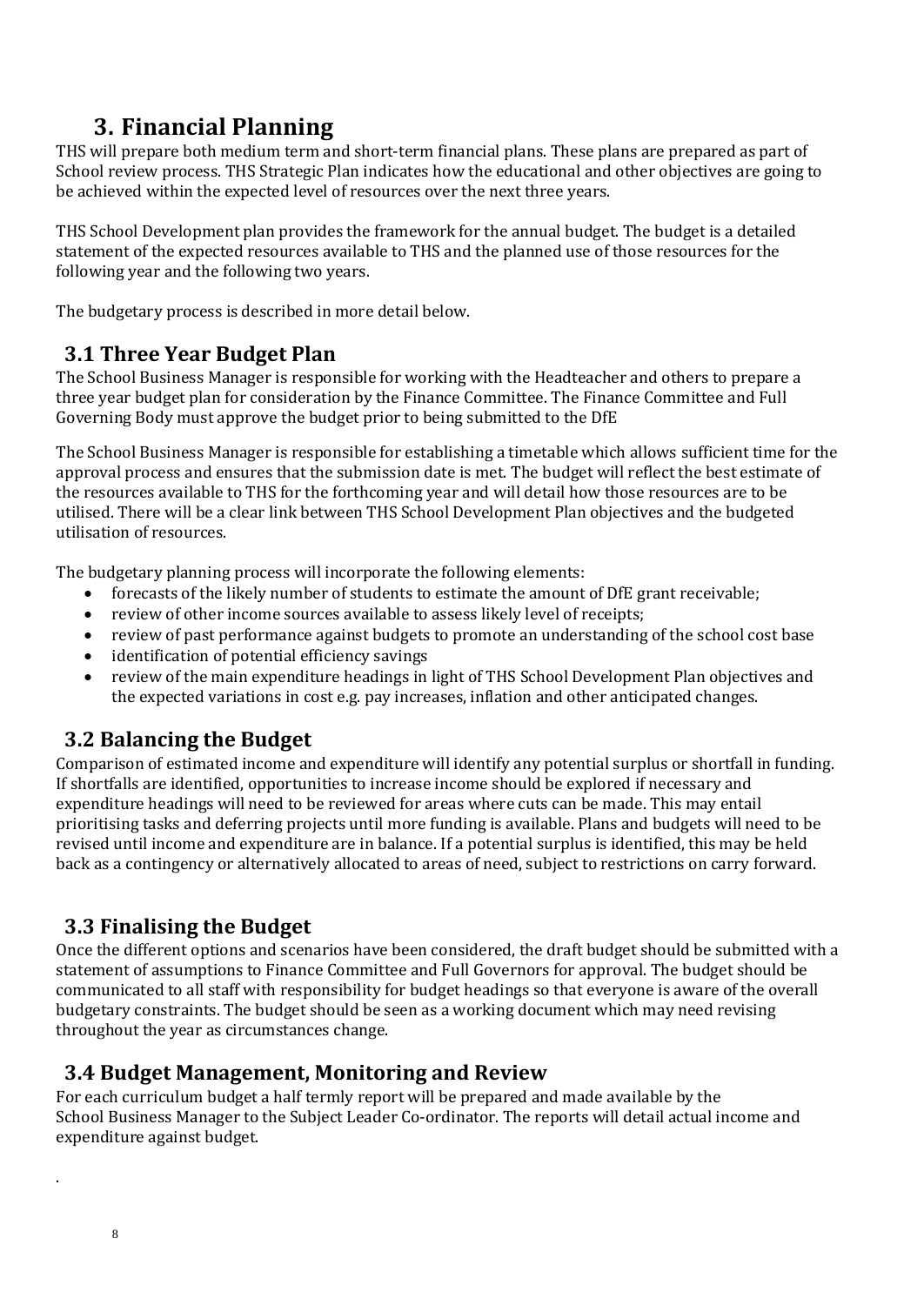Prior to each F&GP committee meeting, a budget monitoring report will be prepared and an analysis of variances provided.

The Headteacher may delegate elements of the budget to staff where this is appropriate. These budget holders must operate within the same objectives and controls as those agreed for THS as a whole. Delegated budget holders will be provided with sufficient information to enable them to perform adequate monitoring and control. Such budget holders are accountable to the Headteacher who is responsible for ensuring mechanisms exist to enable such delegated budgets to be monitored and managed. Any potential overspend against the budget must in the first instance be discussed with the School Business Manager.

The monitoring process should be effective and timely in highlighting variances in the budget so that differences can be investigated and action taken where appropriate. The Finance Committee will continually monitor the quality of the financial information presented to ensure that what is provided remains appropriate, particularly in terms of the timing, level of detail and narrative. If a budget overspend is forecast it may be appropriate to vire money from another budget or from the contingency. All budget virements must be authorised by the appropriate person detailed in Appendix 1 Scheme of Delegation.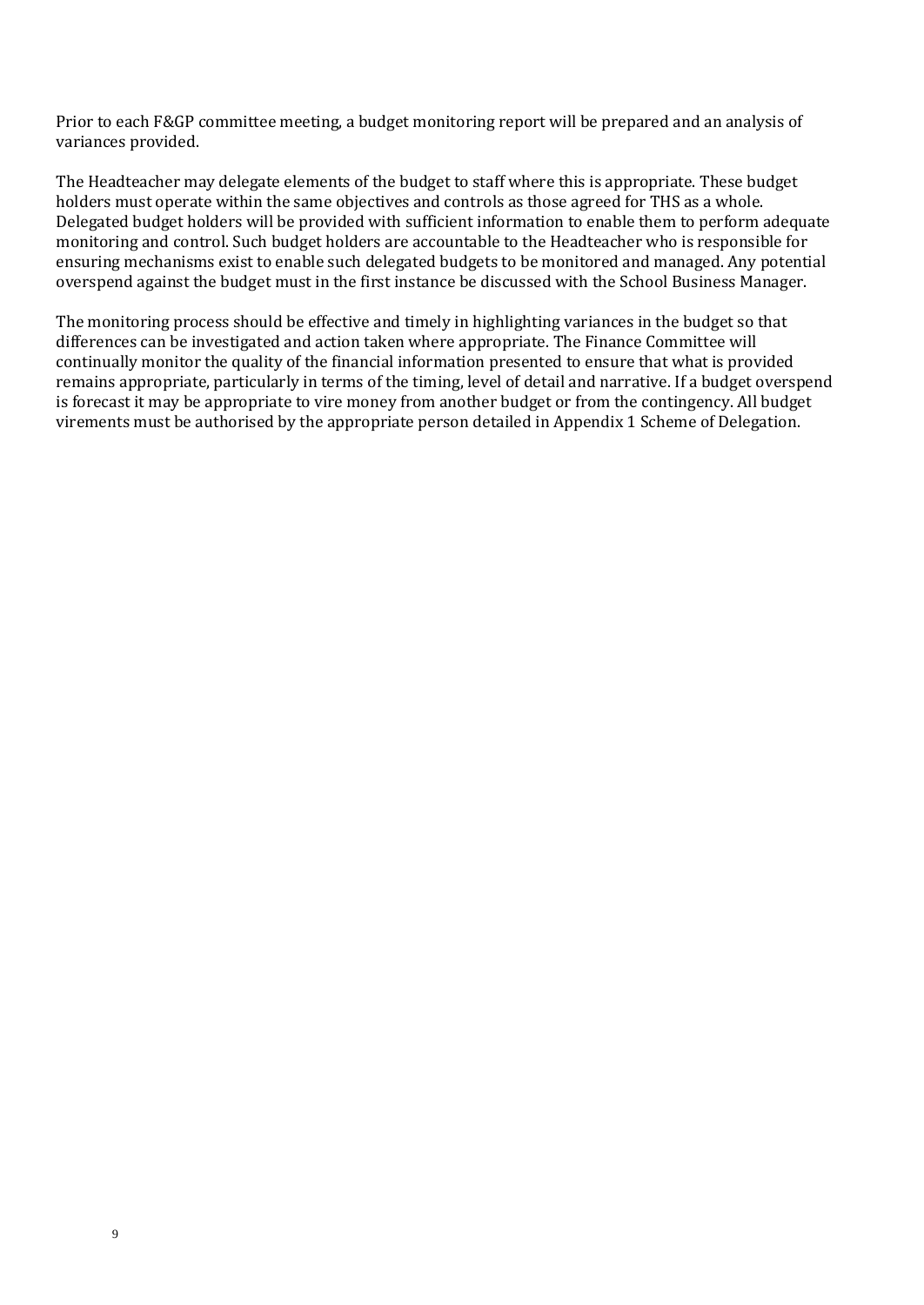# **4. 4 Accounting system**

<span id="page-9-0"></span>All the financial transactions of THS must be recorded on the Corero Financials accounting system. The system is operated by the Admin team and includes the following key elements:

- Income
- Purchasing
- Payroll
- Assets
- Bank Accounts

Detailed information on the operation of the system can be found in the user manuals for Corero.

## <span id="page-9-1"></span>**4.1 Administration**

There will be a clear audit trail for all financial transactions from the original documentation to accounting records. Finance records will be stored for 7 years in accordance with the Companies Act. Only authorised staff will be permitted access to the accounting records, which should be securely retained when not in use. Authorisation and supervisory controls will ensure transactions are properly recorded or that errors are identified. All records will be protected against unauthorised modifications, destruction, disclosure or loss whether by accident or intention.

## <span id="page-9-2"></span>**4.2 Access Rights**

.

The School Business Manager is responsible for setting access levels for all members of staff using the system. Access rights within Corero are defined for each user with a unique ID and password.

## <span id="page-9-3"></span>**4.3 Back-up Procedures**

The finance system will be protected by robust back up procedures; the system should be backed up weekly and should be stored off site.

## <span id="page-9-4"></span>**4.4 Transaction Processing**

- All journal transfers will require signed authorisation by Budget Holders or the School Business Manager
- Bank Transactions will be input by the School Business Manager and the Office Manager
- The School Business Manager will obtain and Review System Reports to ensure only regular transactions are posted to the accounting system.
- The School Business Manager will ensure that reconciliations are performed each month for bank balance per the nominal ledger to the bank statement and that any reconciling or balancing amounts are cleared. Any unusual or long outstanding reconciling items must be brought to the attention of the Headteacher.
- The Headteacher will review and sign all reconciliations as evidence of review.

# **5. Payroll**

<span id="page-9-5"></span>The main elements of the payroll system are:

- staff appointments;
- payroll administration
- payments.

## <span id="page-9-6"></span>**5.1 Staff Appointments**

The governing body will have approved via the annual budget process the staffing requirements for THS. Changes that are likely to cause a budget variance of over £10,000 can only be made to this with the express approval in the first instance of the Finance Committee who must ensure that adequate budgetary provision exists for any changes.

The Headteacher has the authority to appoint staff within the authorised budget. The Headteacher will maintain personnel files for all members of staff, which include contracts of employment.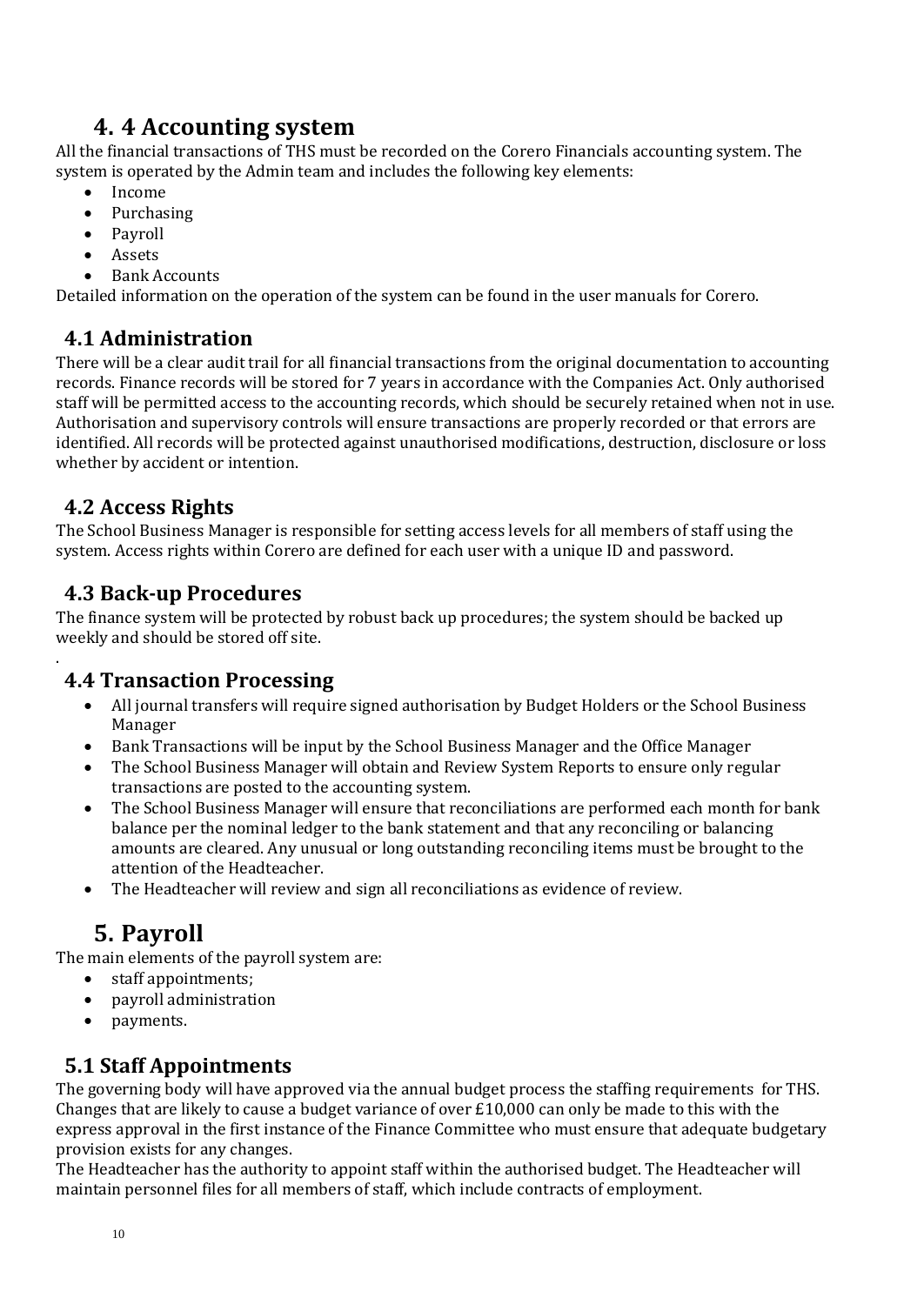## <span id="page-10-0"></span>**5.2 Payroll Administration**

Payroll is outsourced to Strictly Education.

All Payroll transactions relating to School staff permanent or casual will be processed through the payroll system. Payments for employment will not be made to staff through any other mechanism.

All personnel files are stored in a lockable cabinet. Only the Headteacher and School Business Manager have access to staff files but individuals can request to see their own files in line with data protection polices.

The School Business Manager is responsible for keeping the staff personnel database up-to-date via Scholarpack MIS system.

## <span id="page-10-1"></span>**5.3 Payments and Monitoring of the Payroll**

After the payroll has been processed, but before payments are dispatched, a print out of salary payments by individual and showing the amount payable in total will be obtained from the system. The print must be reviewed and authorised together with authority to release payment by the Headteacher.

All salary payments are made by BACS. The School Business Manager will undertake a monthly reconciliation of current month's and previous month's gross salary and investigate any variances. The payroll system automatically calculates the deductions due from payroll to comply with current legislation. The major deductions are for tax, National Insurance contributions and pensions. The amounts payable are summarised on the gross to net pay print and the payroll agency, Hill Wooldridge Services, are authorised to make monthly BACS payments from THS bank account to the employees and pension agencies (TPA and LGPS) and to HM Revenue & Customs on 19<sup>th</sup> of following month. The School Business Manager will check for the calculation of gross and net pay each month to ensure that the budget is being charged correctly.

After the payroll has been processed the nominal ledger will be updated. Postings will be made both to the payroll control account and to individual cost centres. Each year the School Business Manager and Personnel Officer will check each member of staff's gross pay against the payroll system to the contract of employment.

# **6. Purchasing and Payments**

<span id="page-10-2"></span>THS will achieve the best value for money for all purchases. This means that we get what we need in the correct quality, quantity and time, at the best price possible. A large proportion of our purchases will be paid for with public funds and we need to maintain the integrity of these funds by following the general principles of:

- Probity, it must be demonstrable that there is no corruption or private gain involved in the contractual relationships of THS
- Accountability, THS is publicly accountable for its expenditure and the conduct of its affairs;
- Fairness, that all those dealt with by THS are dealt with on a fair and equitable basis.

The school will ensure that there is a clear separation of duties within the finance team, such that one individual is not able to record a complete transaction.

## <span id="page-10-3"></span>**6.1 Orders for Goods and services**

Official orders will be raised using THS financial accounting system. Where the value of an order is over £1000, the VFM procedures detailed below must be followed and the documentation attached. Orders will be raised only if the VFM documentation is present and correct.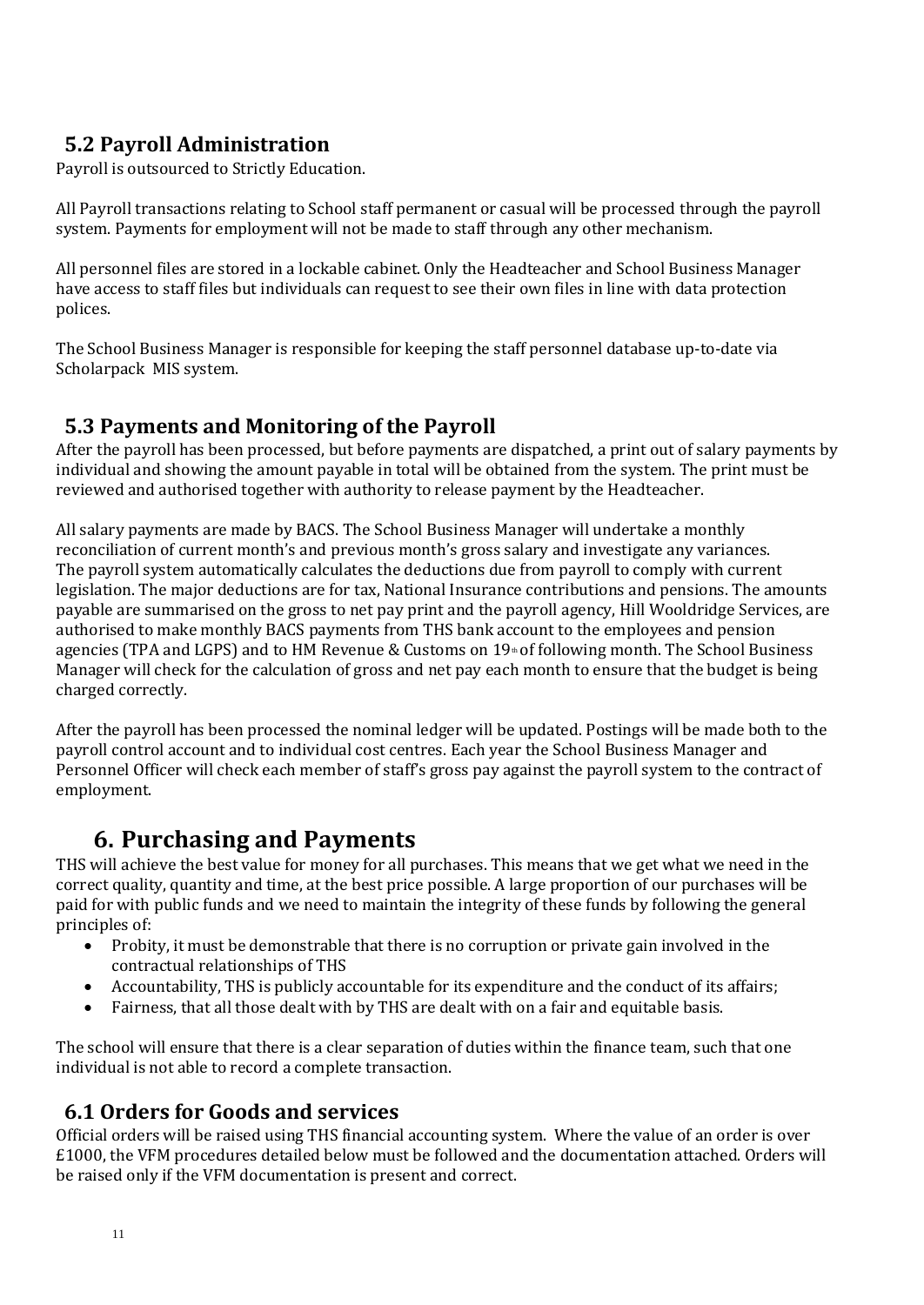Telephone/direct verbal ordering will be permitted only in situations where raising an official order is not practicable and with prior approval from the School Business Manager. In such cases, a written confirmation order will be raised as soon as possible, normally within 24 hours.

## <span id="page-11-0"></span>**6.2 VFM Procedures & Authorisation Limits**

Please see Appendix 1 Table of Delegation and Appendix 2 Table of Authorisation Limits to ensure the correct approval has been obtained. All orders are subject to the rules concerning quotes and tenders below. **Orders of £1000 and below** Consideration to be given to alternative suppliers and evidence attached to requisition **Orders over £1,000 but less than £2,500**

At least two written/verbal quotations should be obtained for all orders to identify the best source of the goods/services. Written details of quotations obtained should be prepared and attached to requisition for audit purposes. Telephone quotes are acceptable if these are evidenced on the order requisition and faxed confirmation of quotes has been received before a purchase decision is made.

#### **Orders over £2500 (£5000 works) but less than £10,000**

At least three written quotations should be obtained for all orders to identify the best source of the goods/services. Written details of quotations obtained should be prepared and attached to the order requisition for audit purposes.

#### **Orders over £10,000 – £50,000**

A minimum of three formal quotations to be obtained in writing by a specified date and time, based on a written specification. Evidence to be attached to the requisition.

#### **Orders over £50,000 – EU Threshold**

Goods/services ordered with a value over £50,000, or for a series of contracts which in total exceed £50,000 must be subject to formal tendering procedures as detailed below. All paperwork relating to the tender to be kept. Purchases over the EU Thresholds are by law subject to EU Public Procurement Directives for the advertising and the Award of Contracts.

## <span id="page-11-1"></span>**6.3 Forms of Tenders**

There are three forms of tender procedure: open, restricted and negotiated and the circumstances in which each procedure should be used are described below.

**Open Tender**: This is where all potential suppliers are invited to tender. The budget holder must discuss and agree with the School Business Manager how best to advertise for suppliers e.g. general press, trade journals, or to identify all potential suppliers and contact directly if practical. This is the preferred method of tendering, as it is most conducive to competition and the propriety of public funds.

**Restricted Tender**: This is where suppliers are specifically invited to tender. Restricted tenders are appropriate where:

- there is a need to maintain a balance between the contract value and administrative costs,
- a large number of suppliers would come forward or because the nature of the goods are such that only specific suppliers can be expected to supply THS's requirements,
- the costs of publicity and advertising are likely to outweigh the potential benefits of open tendering.

**Negotiated Tender**: The terms of the contract may be negotiated with one or more chosen suppliers. This is appropriate in specific circumstances:

- the above methods have resulted in either no or unacceptable tenders,
- only one or very few suppliers are available,
- extreme urgency exists,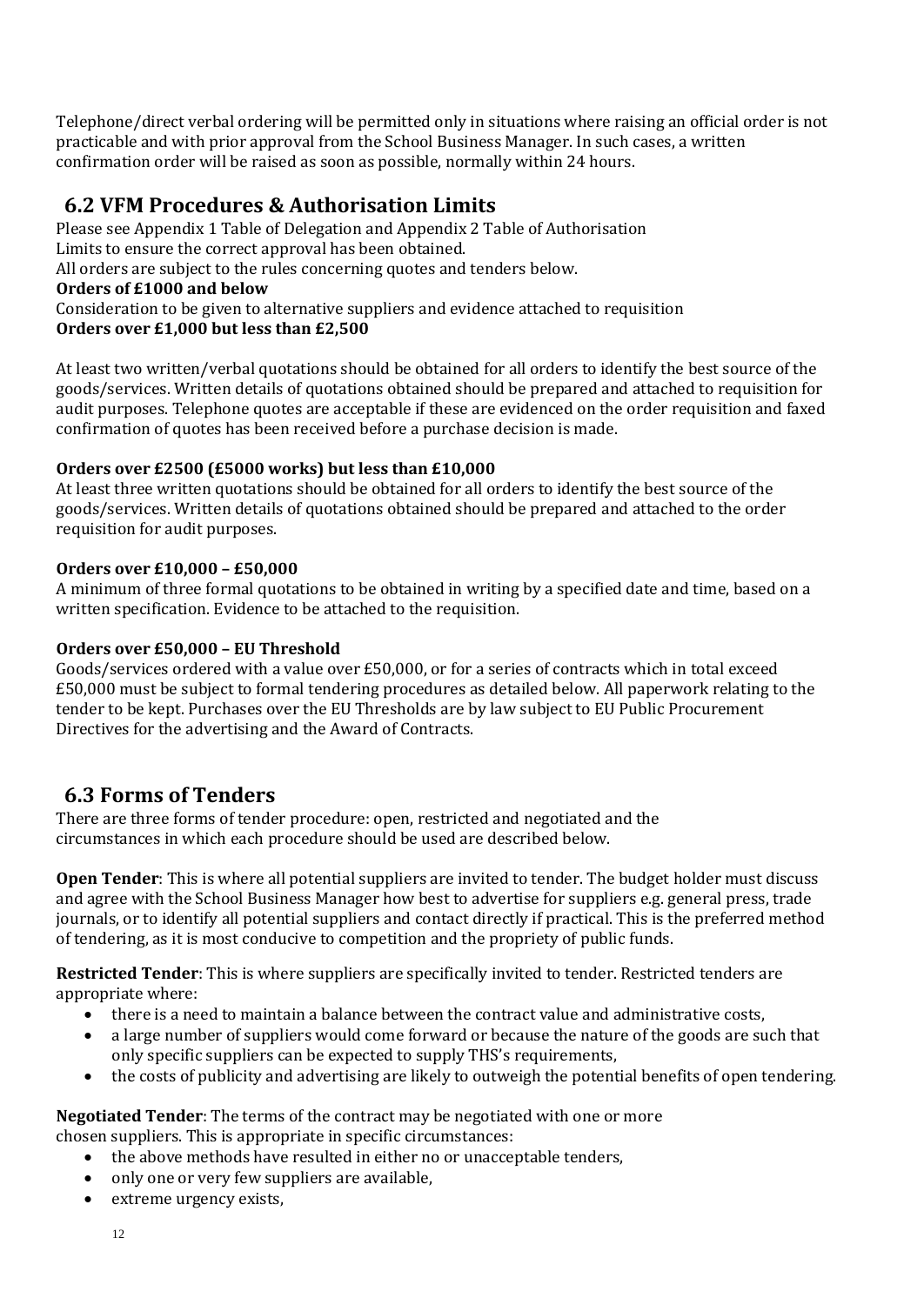• additional deliveries by the existing supplier are justified.

#### **Preparation for Tender**

Full consideration should be given to:

- objective of project
- overall requirements
- technical skills required
- after sales service requirements
- form of contract.

It may be useful after all requirements have been established to rank requirements (e.g. mandatory, desirable and additional) and award marks to suppliers on fulfilment of these requirements to help reach an overall decision.

#### **Invitation to Tender**

If a restricted tender is to be used then an invitation to tender must be issued. If an open tender is used an invitation to tender may be issued in response to an initial enquiry.

An invitation to tender should include the following:

- introduction/background to the project:
- scope and objectives of the project;
- technical requirements:
- implementation of the project;
- terms and conditions of tender and
- form of response.

#### **Aspects to Consider**

Financial

- Like should be compared with like and if a lower price means a reduced service or lower quality this must be borne in mind when reaching a decision.
- Care should be taken to ensure that the tender price is the total price and that there are no hidden or extra costs.
- Is there scope for negotiation?

Technical/Suitability

- Qualifications of the contractor
- Relevant experience of the contractor
- Descriptions of technical and service facilities
- Certificates of quality/conformity with standards
- Quality control procedures
- Details of previous sales and references from past customers.

Other Considerations

- Pre sales demonstrations
- After sales service
- Financial status of supplier. Suppliers in financial difficulty may have problems completing contracts and in the provision of after sales service. It may be appropriate to have an accountant or similarly qualified person examine audited accounts etc.

#### **Tender Acceptance Procedures**

The invitation to tender should state the date and time by which the completed tender document should be received by THS. Tenders should be submitted in plain envelopes clearly marked to indicate they contain tender documents. The envelopes should be time and date stamped on receipt and stored in a secure place prior to tender opening. Tenders received after the submission deadline should not normally be accepted.

#### **Tender Opening Procedures**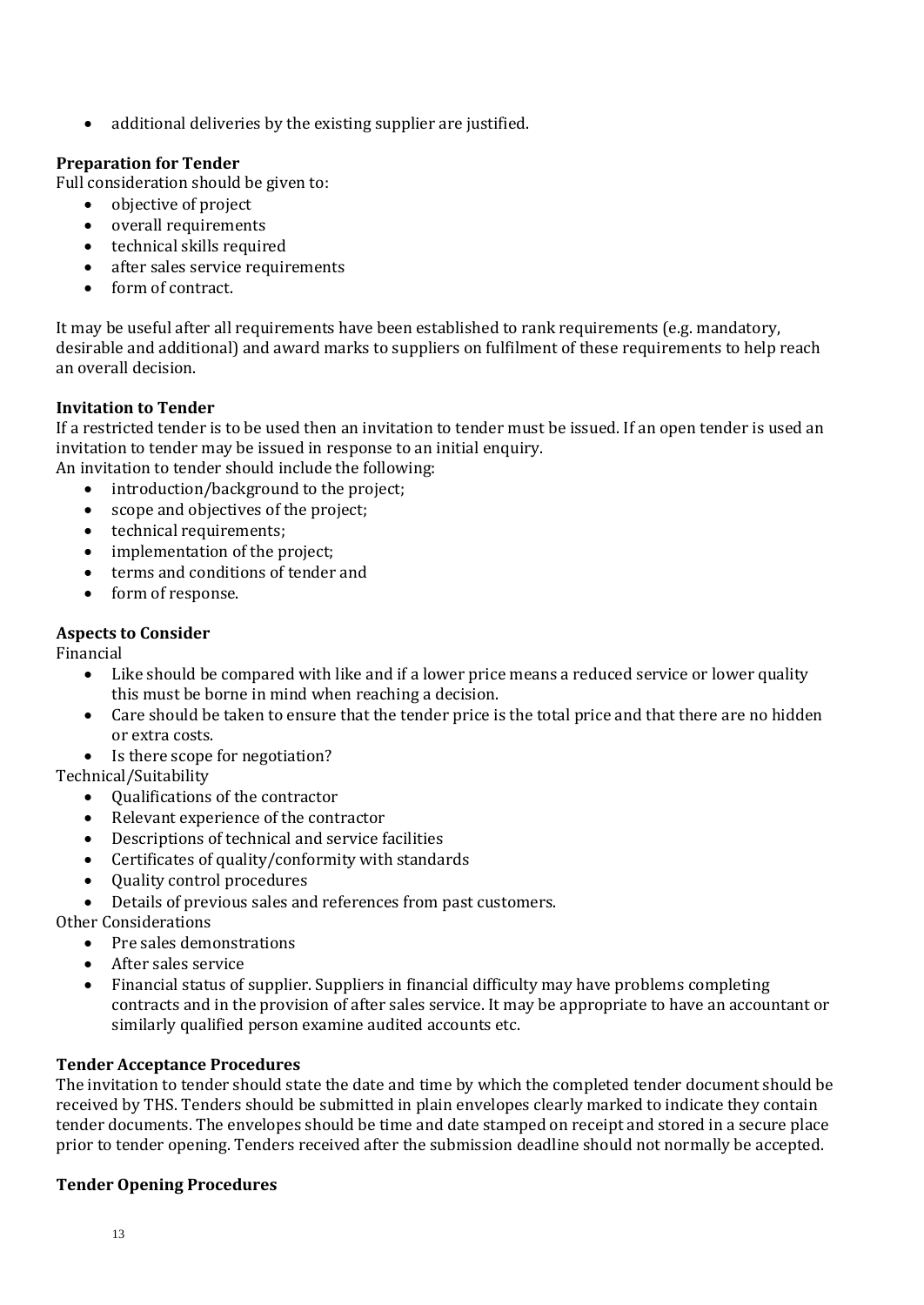All tenders submitted should be opened at the same time and the tender details should be recorded. Two persons should be present for the opening and recording of tenders as follows: School Business Manager and budget holder A record should be established to record the names of the firms submitting tenders and the amount tendered. This record must be signed by both people present at the tender opening.

#### **Tender Evaluation Procedures**

The evaluation process should involve the F&G Committee and at least two representatives from THS, usually the budget holder and the SBM. Those involved should disclose all interests, business and otherwise, that might impact upon their objectivity. If there is a potential conflict of interest then that person must withdraw from the tendering process. Those involved in making a decision must take care not to accept gifts or hospitality from potential suppliers that could compromise or be seen to compromise their independence.

Full records should be kept of all criteria used for evaluation and a verbal report should be made to the Finance Committee highlighting the relevant issues and advising the decision.

Where required by the conditions attached to a specific grant from the DfE, the department's approval must be obtained before the acceptance of a tender. The accepted tender should be the one that is economically most advantageous unless it can be demonstrated that is not the best option for THS. All parties should then be informed of the decision.

### <span id="page-13-0"></span>**6.4 Payments**

Invoices will be paid when the budget holder has shown approval that goods or services have been received and are of the quality expected. Any discrepancies must be notified to the School Business Manager for appropriate action to be taken.

No photocopied or faxed invoices will be paid, but invoices sent electronically by email are acceptable. At least two different people must be involved in the process of agreeing invoices and authorising payment.

Wherever possible payments will be made by BACS, but cheques will be issued if this is not an option. The School Business Manager will ensure that cheques are sent out with the required numbers of signature and that all controlled stationery is stored in a locked cupboard. All cheques and cash are to be stored in the safe and the keys held within a locked cabinet.

## <span id="page-13-1"></span>**6.5 Payments to Individuals**

Payments can be made to individuals on production of an invoice. An enquiry must be carried out on the individual on the HMRC, Employment Status Indicator Tool and a reference number obtained. The link is: https://esi2calculator.hmrc.gov.uk/esi

## **7. Income**

<span id="page-13-2"></span>The main sources of income for THS are the grants from the EFA. The receipt of these sums is monitored directly by the School Business Manager who is responsible for ensuring that all grants due to THS are collected.

THS also obtains income from:

- students, mainly for trips and school meals
- $\bullet$  the public, mainly for lettings
- donations

## <span id="page-13-3"></span>**7.1 Trips/Activities**

A leader must be appointed for each trip to take responsibility for the collection of sums due. The trip leader must prepare a costing sheet giving an estimate of income and expenditure for the number of students going on the trip and there must be evidence to show that there is no intention to make a profit.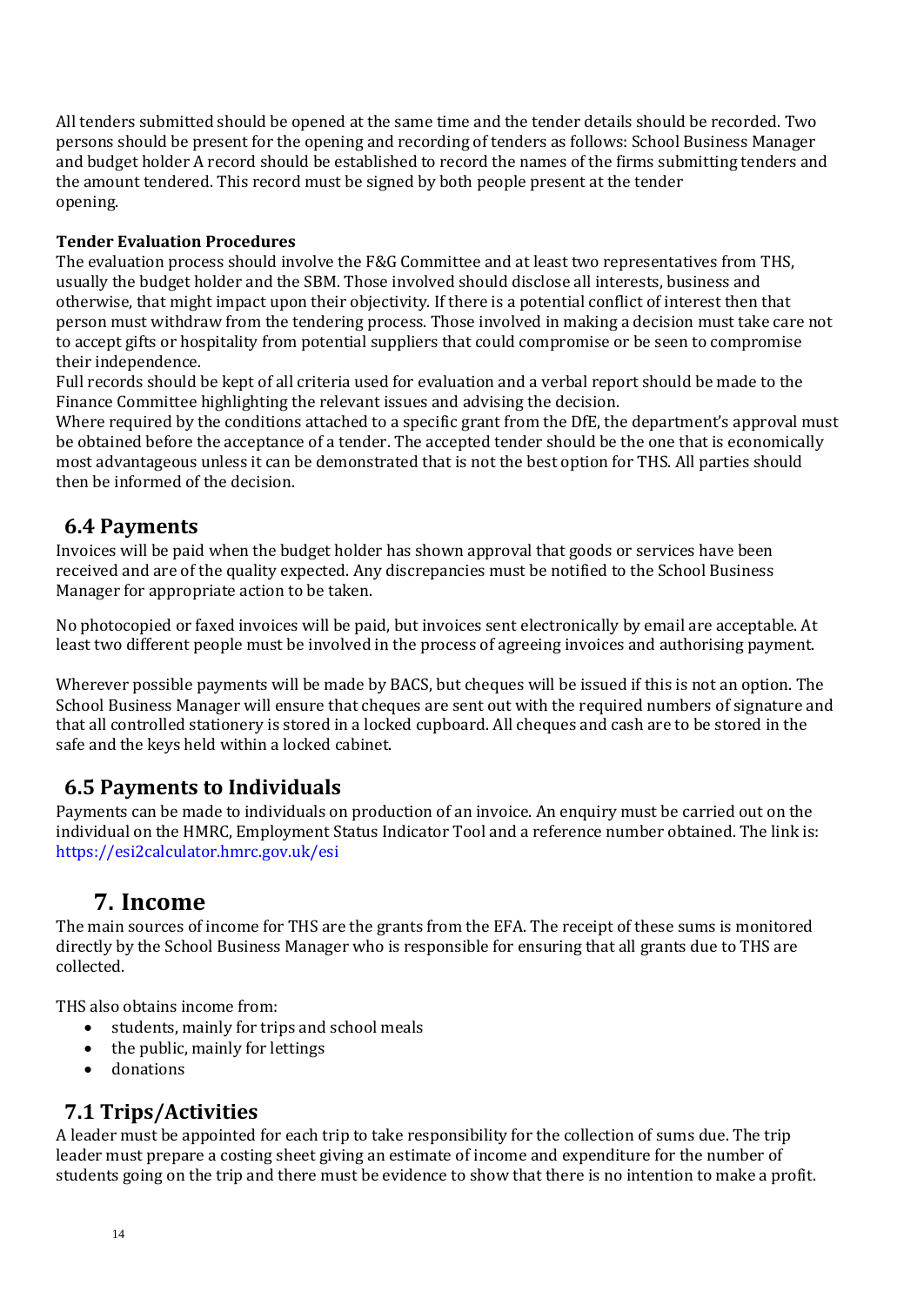## <span id="page-14-0"></span>**7.2 Lettings**

The policy for lettings and charging of premises is contained in a separate document. The Policy and charges will be reviewed every three year and approved by the Finance Committee. The charges for each new tenant will be agreed by the Headteacher.

The School Business Manager is responsible for maintaining records of bookings for facilities and entering the amount due from each organisation on the sales ledger on THS accounting system. Wherever possible payments will be collected in advance.

## <span id="page-14-1"></span>**7.3 Debtors**

Debts under £100 may be written off by the Headteacher. Debts over £100 may be written off only with the approval of the Finance Committee Debts above the level detailed in the annual funding letter must be submitted to DfE for approval to be written off.

The Admin Team will be responsible for chasing outstanding debts. The following debt recovery policy will be applied:

- If payment has not been received 30 days after invoice a first reminder will be sent requesting payment.
- If payment is not forthcoming after a further 30 days, a second reminder will be sent with a threat of further action (unspecified) to recover the debt if payment is not received within 7 days.
- If payment is still not forthcoming, a third reminder will be sent with a threat of legal action through the small claims court if payment is not received within 7 days.
- If payment is still not forthcoming the matter is reported to the Finance Committee to seek approval for proceeding with legal action through the small claims court.
- The current aged debtors report together with details of any debts outstanding and requests for debts to be written off will be provided for each Finance Committee meeting.

## <span id="page-14-2"></span>**7.4 Custody**

<span id="page-14-3"></span>.

Official, pre-numbered receipts should be issued for all cash and cheques received where no other formal documentation exists. Banking will take place every two weeks or more frequently if the sums collected exceed the insurance limit.

The amount of cash received by the school is small as the school encourages all parents to pay via ParentPay. When small sums are received they are entered into petty cash rather than banked. These are included in the bank reconciliation process.

The School Business Manager is responsible for preparing reconciliations between the sums collected, the sums deposited at the bank and the sums posted to the accounting system.

# **8. Cash Management**

## <span id="page-14-4"></span>**8.1 Bank Accounts**

The opening of all accounts must be authorised by the Governing Body who must set out the arrangements covering the operation of accounts in the Scheme of Delegation (Appendix 1) This should include any transfers between accounts and cheque signing arrangements. The operation of systems such as Bankers Automatic Clearing System (BACS) and other means of electronic transfer of funds must also be subject to the same level of control.

## <span id="page-14-5"></span>**8.2 Deposits**

Particulars of any deposit must be entered on a copy paying-in slip, counterfoil or listed in a supporting book. The details will include:

- the amount of the deposit
- a reference, such as the number of the receipt or the name of the debtor.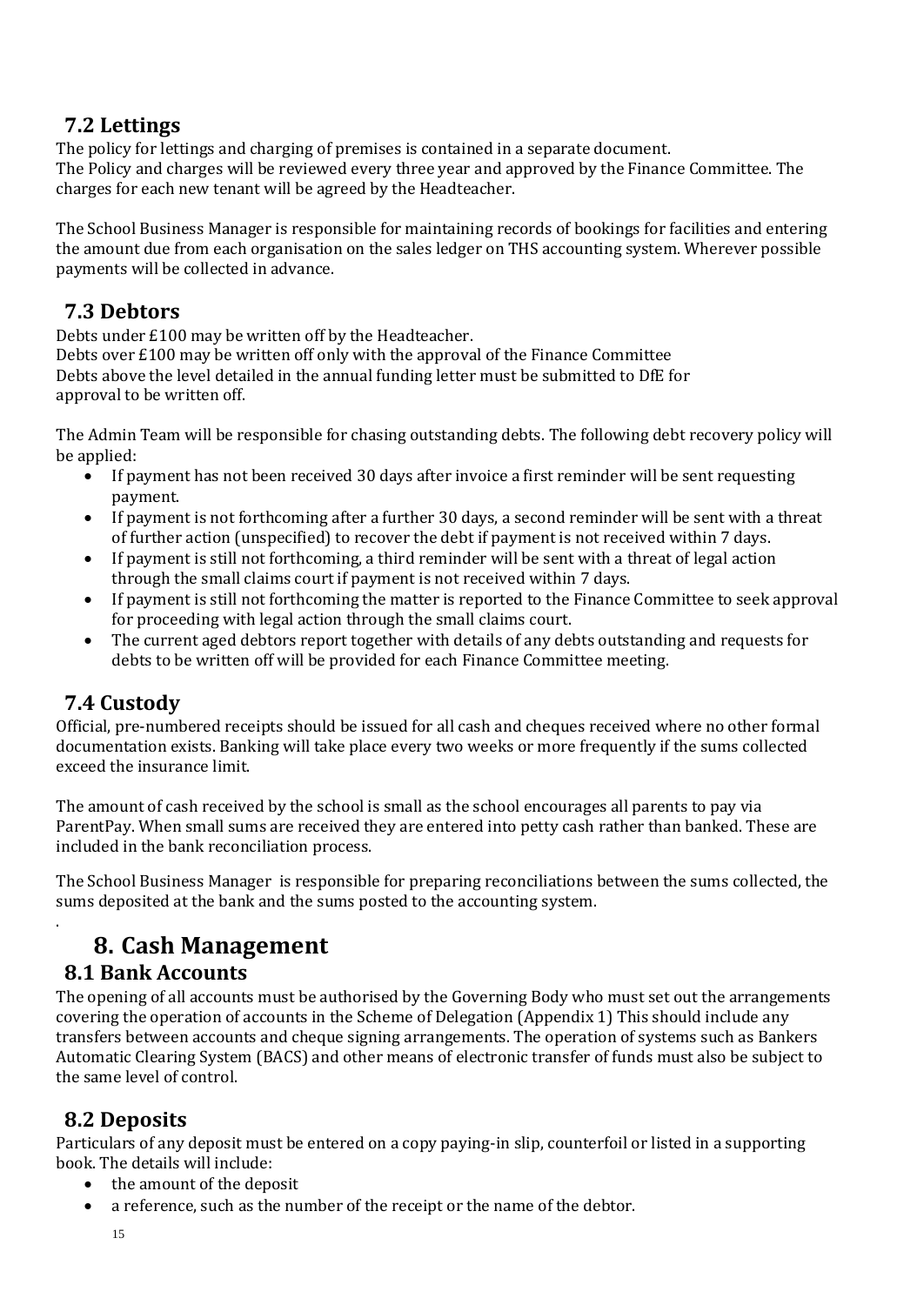## <span id="page-15-0"></span>**8.3 Payments and withdrawals**

All cheques and other instruments authorising withdrawal from School bank accounts must bear the signatures in line with the scheme of delegation.

The school debit card has a limit that it cannot be used for transactions of more than £1000.

## <span id="page-15-1"></span>**8.4 Bank Reconciliations**

The School Business Manager will ensure bank statements are received regularly and that reconciliations are performed at least on a monthly basis. Reconciliation procedures will ensure that: all bank accounts are reconciled to THS's computerised ledger

- reconciliations are prepared by the School Business Manager
- reconciliations are subject to an independent monthly review carried out by the Headteacher
- adjustments arising are dealt with promptly.

## <span id="page-15-2"></span>**8.5 Petty Cash Accounts**

The petty cash is administered by the school office staff and is kept in a locked draw in the school office. Budget holders may authorise the use of Petty Cash for items of expenditure up to £25. Payments of petty cash will not be made without receipts. The School Business Manager may authorise an increase in this limit in special circumstances. VAT receipts will be obtained for purchases where appropriate.

The School Business Manager is responsible for entering all transactions into the petty cash records on a regular basis and regular as well as unannounced cash counts will be undertaken by the Headteacher to ensure that the cash balance reconciles to supporting documentation.

## <span id="page-15-3"></span>**8.6 Student Visits**

When it is necessary for staff to have access to money during a School visit every effort will be made to minimise the amount of cash being carried by using travellers cheques or other appropriate means. Authorisation for cash to be taken may be given by the Headteacher or the School Business Manager. The amount authorised will be consistent with the budget previously approved for the visit.

Petty cash will be held in a locking cash box which is put in the safe overnight.

### <span id="page-15-4"></span>**8.7 Cash Flow Forecasts**

The School Business Manager is responsible for preparing cash flow forecasts to ensure that the School has sufficient funds available to pay for day to day operations. If significant balances can be foreseen, steps should be taken to invest the extra funds and if a shortfall is forecast the School Business Manager must be informed to ensure remedial action is taken.

## <span id="page-15-5"></span>**8.8 Investments**

.

Investments must be made only in accordance with procedures approved by the governing body. THS has approval to invest any surplus funds on Lloyds TSB money market dependant on market rates.

All investments must be recorded in sufficient detail to identify the investment and to enable the current market value to be calculated. The information required will normally be the date of purchase, the cost and a description of the investment. Additional procedures may be required to ensure any income receivable from the investment is received.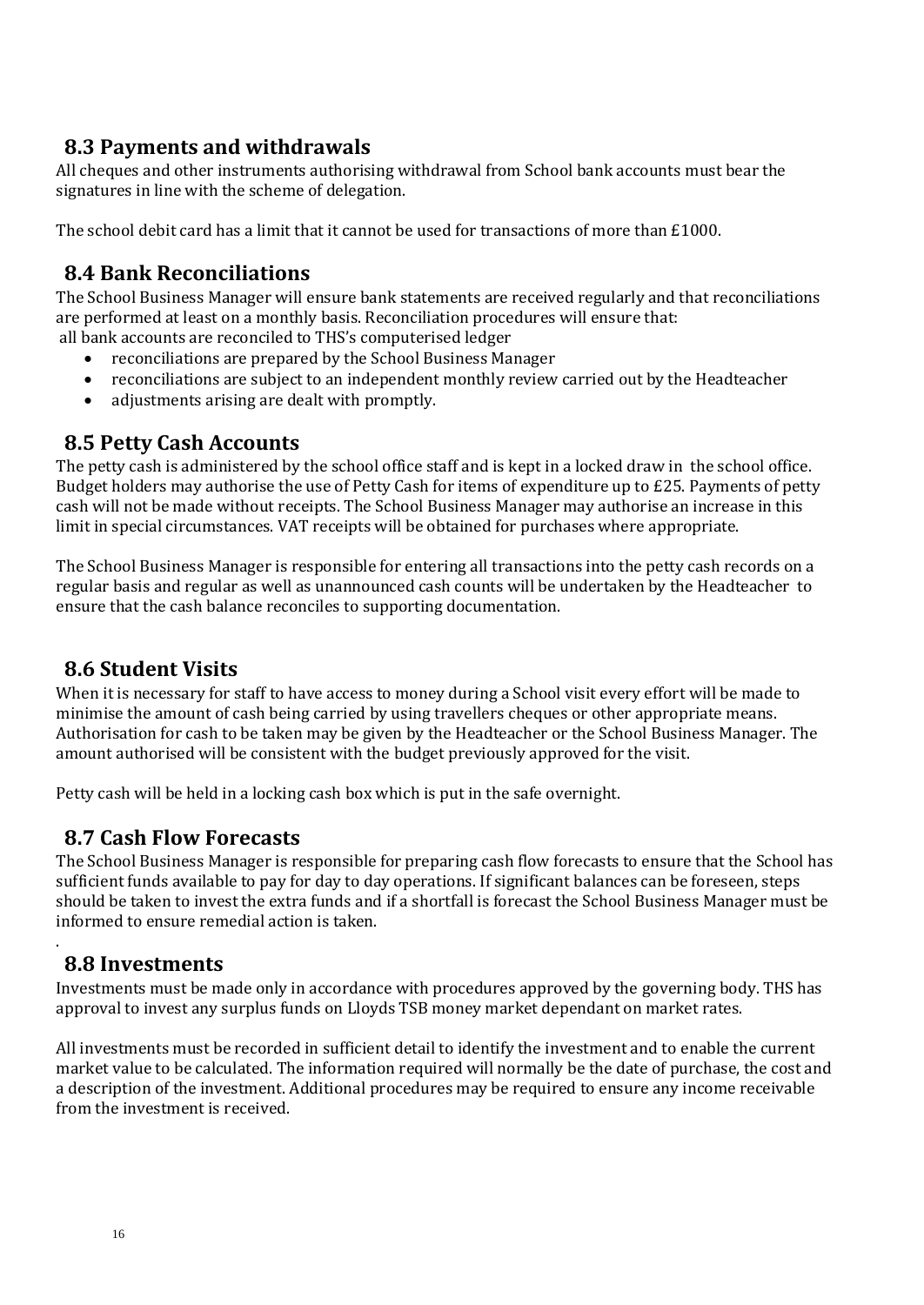## **9. Fixed assets**

## <span id="page-16-1"></span><span id="page-16-0"></span>**9.1 Asset register**

All items purchased with a value over £2000 (THS's capitalisation limit) must be entered in an asset register. The asset register should include the following information:

- asset description
- asset number
- serial number
- date of acquisition
- asset cost
- source of funding (% of original cost funded from YPLA grant and % funded from other sources)
- expected useful economic life
- **•** depreciation
- current book value
- location
- name of member of staff responsible for the asset

The Asset Register helps:

- ensure that staff take responsibility for the safe custody of assets;
- enable independent checks on the safe custody of assets, as a deterrent against theft or misuse;
- manage the effective utilisation of assets and to plan for their replacement;
- help the external auditors to draw conclusions on the annual accounts and the School's financial system and
- support insurance claims in the event of fire, theft, vandalism or other disasters.

## <span id="page-16-2"></span>**9.2 Security of assets**

Stores and equipment must be secured by means of physical and other security

devices. All the items in the register should be permanently and visibly marked as THS's property and there will be a regular (at least annual) count by someone other than the person maintaining the register. Discrepancies between the physical count and the amount recorded in the register will be investigated promptly and, where significant, reported to the Finance Committee. Inventories of school property will be kept up to date and reviewed regularly. Where items are used by THS but do not belong to it this will be noted.

## <span id="page-16-3"></span>**9.3 Disposals**

Items which are to be disposed of by sale or destruction must be authorised for disposal by the Headteacher and, where significant, should be sold following competitive tender. The school must seek the approval of the DfE in writing if it proposes to dispose of an asset for which capital grant in excess of £20,000 was paid.

Disposal of equipment to staff is not encouraged, as it may be more difficult to evidence THS obtained value for money in any sale or scrapping of equipment. In addition, there are complications with the disposal of computer equipment, as THS would need to ensure licences for software programmes have been legally transferred to a new owner.

THS is expected to reinvest the proceeds from all asset sales for which capital grant was paid in other school assets. If the sale proceeds are not reinvested then the school must repay to the DfE a proportion of the sale proceeds.

## <span id="page-16-4"></span>**9.4 Loan of Assets**

Items of School property must not be removed from school premises without the authority of the appropriate Senior Leader. A record of the loan must be recorded in a loan book and booked back in School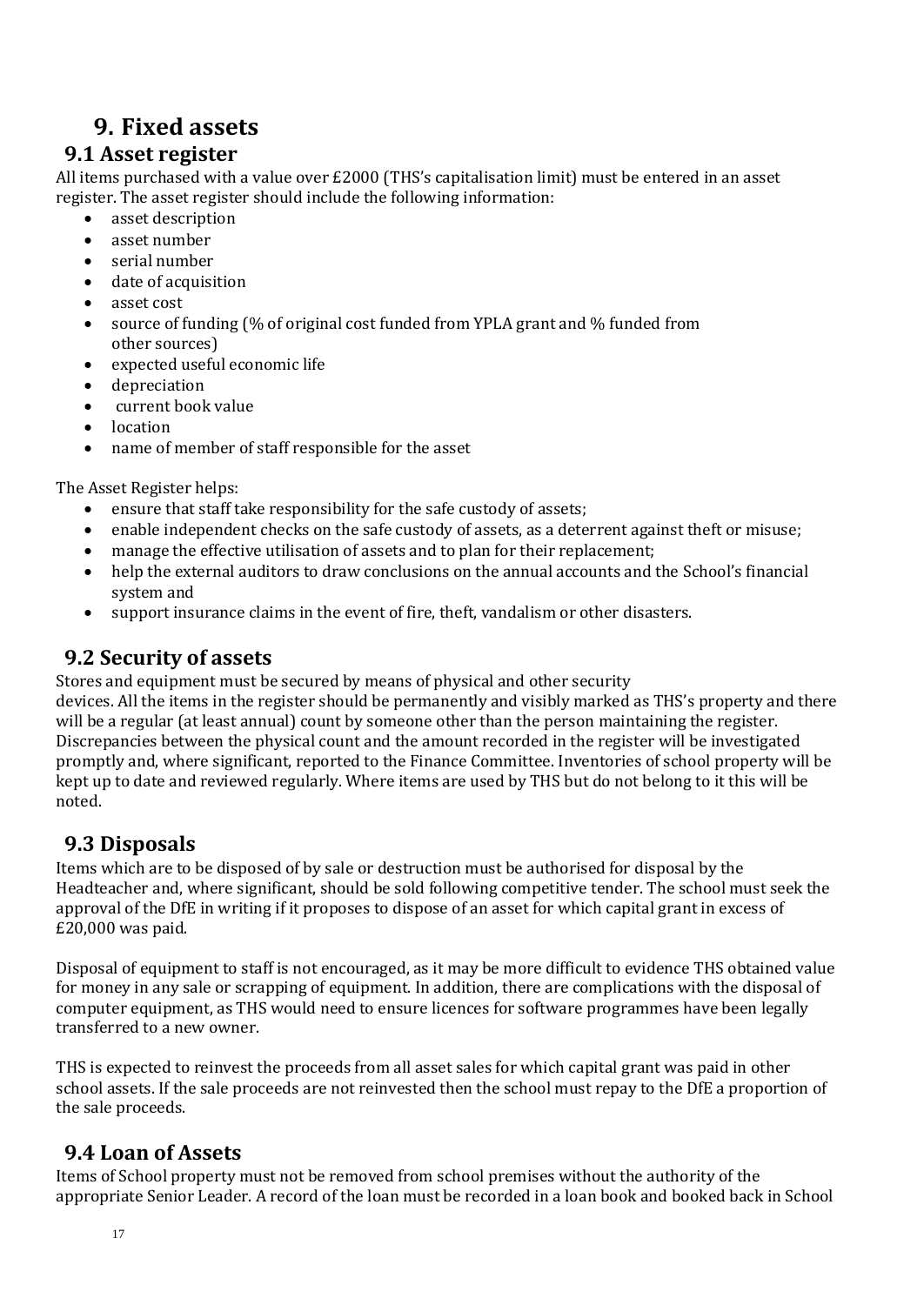when it is returned. If assets are on loan for extended periods or to a single member of staff on a regular basis the situation may give rise to a 'benefit-in-kind' for taxation purposes. Loans should therefore be kept under review and any potential benefits discussed with the School's auditors.

# **10. Depreciation Policy**

<span id="page-17-0"></span>The Academy Trust will depreciate fixed assets in line with recognised accounting standards, academy best practice and DFE guidelines. Depreciation rules will be approved by the Governing Body in advance of preparing the annual accounts in the first year of operation. Any revisions thereafter will be approved by the Governing Body. Depreciation is provided for at the following annual rates in order to write off each asset over its estimated useful life.

Fixtures, fittings and equipment - 20% on cost – straight line

ICT Equipment – 33% on cost – straight line

Motor vehicles - 25% on cost – reducing balance

Freehold/Leashold Buildings – 50 years straight line

Land – not depreciated

## **11. School Companies Policy**

The Academy Trust will not form any companies, subsidiaries or joint ventures without the approval of the Governing Body.

## **12. Reserves & Investments Policy**

Please see separate Reserves and Investments Policy

## **13. VAT Refund Scheme for Academies**

THS is not registered for VAT at present, but will keep this on review. Under the new legislation VAT Claims can be made according to the simplified arrangement as detailed in the VAT Information Sheet 09/11 issued June 2011. Claims are made on line quarterly to HMRC.

## **14. Keys Inventory**

The Key inventory is the responsibility of the School Business Manager to maintain and will be kept up to date at all times. It is the responsibility of staff to report all lost and stolen keys to enable new security ensures to be put in place and for the key inventory to be updated.

## **15. Computer Systems**

Systems should be in place to protect key computer data and control features will include:

- Back-up Procedures
- Passwords
- Disaster recovery plans

## **16. Self-Assessment of Governance and Management**

The Governing body and the School Business Manager will ensure that a self-assessment is undertaken annually in order to provide the EFA with assurance on the adequacy of THS's arrangements for financial management and governance.

The self-assessment will provide assurance to THS's accounting officer that conditions of funding are being met, and that appropriate systems of control are in place.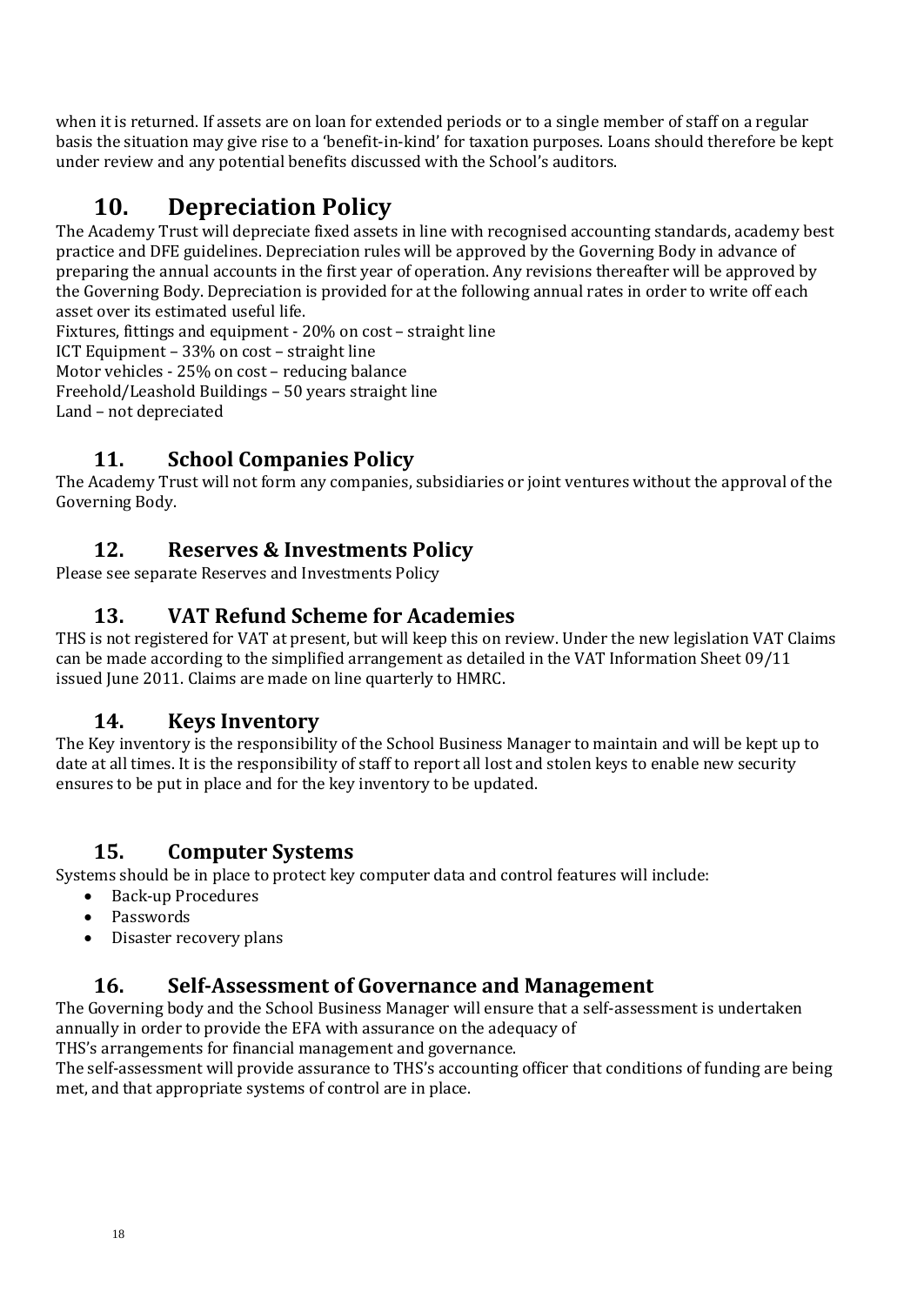# <span id="page-18-1"></span><span id="page-18-0"></span>**Appendix 1 – Policy on delegation of financial decisions to the Headteacher**

The school's budget and expenditure are the responsibility of the Governing Body, but day-to-day management of Finance is delegated to the Headteacher under the following conditions.

#### Responsibilities remaining with the Governing Body

- 1. The school's compliance with the Data Protection Act (1998) requirements
- 2. The approval of the annual budget.
- 3. The approval of Year End Accounts and any financial returns required by the EFA

#### Delegation of responsibilities to the F&GP Committee

- 1. The F&GP Committee will examine the monitoring reports at least every term and note:
- the spending of budgeted amounts to ensure that the income is being used as planned;
- the proper application of the delegation policy;
- variations in the budget, whether in income or expenditure.

The F&GP will seek explanations from the Headteacher in order to understand the state of the school's finances on the basis of these monitoring reports, and file a report on the basis of the termly monitoring which is available to the Governing Body. The report will comprise of the F&GP Committee Minutes and any relevant supporting documentation which aids understanding of the financial position.

#### Delegation of responsibilities to the Headteacher

- 1. The preparation of the annual budget for consideration by the F&GP Committee.
- 2. The monitoring and control of expenditure against the approved budget during the financial year, including the preparation of regular reports for the F&GP Committee.
- 3. The authority to spend up to £5,000 for budgeted expenditure for a single project. For items between £5,001 and £10,000, approval from the F&GP Committee is required. If over £10,000, approval from the Full Governing Body is required.
- 4. The authority to spend up to £2,000 for non-budgeted expenditure for a single project. For items between £2,001 and £10,000, approval from the F&GP Committee is required. If over £10,000, approval from the Full Governing Body is required.